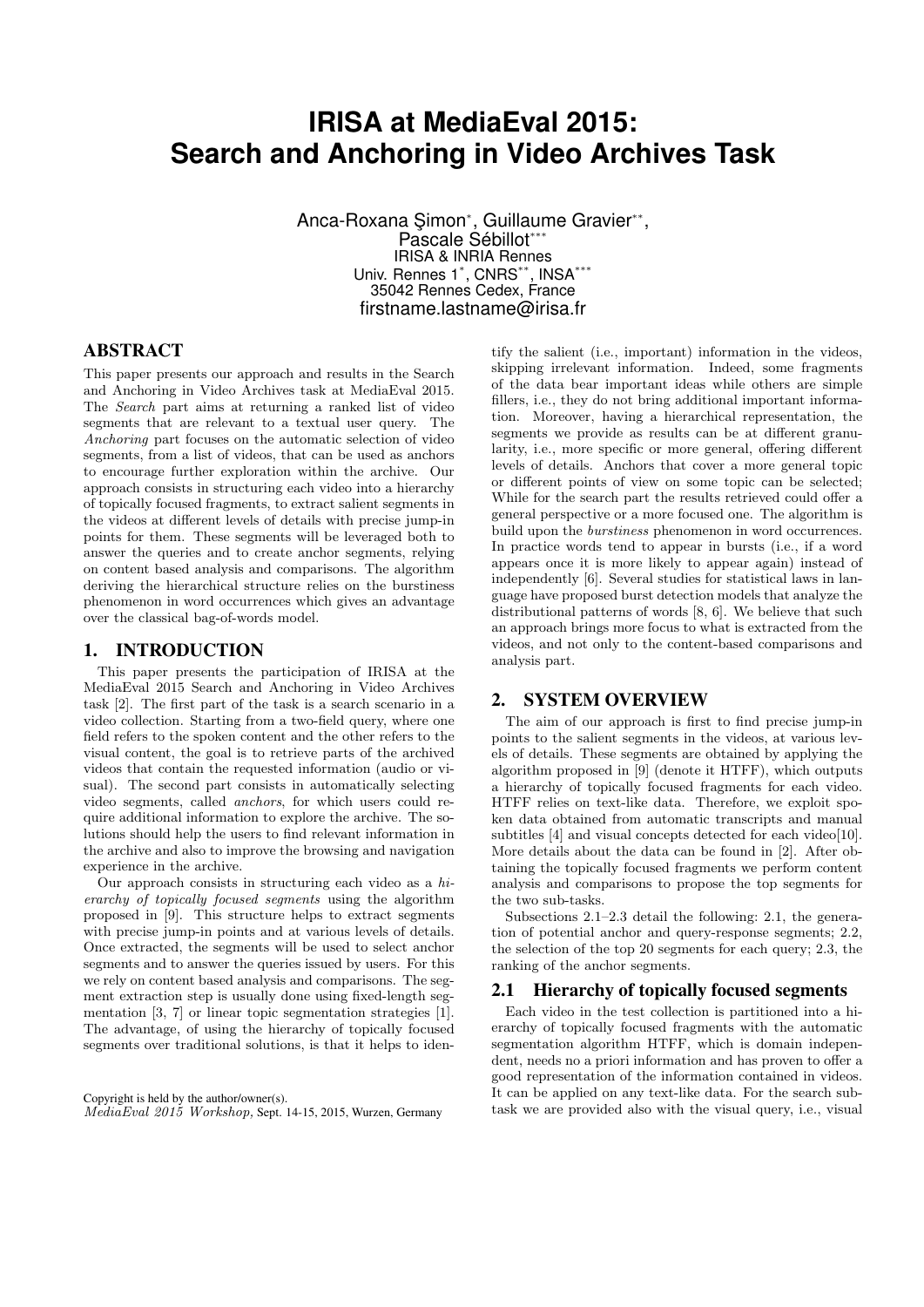concept words. For the search sub-task LIMSI transcripts and the visual concepts detected for each keyframe in the video were used; While for the anchor detection sub-task LIMSI and manual transcripts were used. For applying the algorithm, data in the transcripts are first lemmatized and only nouns, non modal verbs and adjectives are kept.

The core of HTFF is Kleinberg's algorithm [5] used to identify word bursts, together with the intervals where they occurred. A burst interval corresponds to a period where the word occurs with increased frequency with respect to the normal behavior. Kleinberg's algorithm outputs a hierarchy of burst intervals for each word, taking one word at a time (for more details see [5]). The HTFF algorithm generates a hierarchy of salient topics using an agglomerative clustering of burst intervals found with Kleinberg's algorithm. The result is a set of nested topically focused fragments which are hierarchically organized. Next, we describe how the best segments are proposed for each sub-task.

#### 2.2 Search sub-task

A cosine similarity measure is computed between each query and the content of the segments previously retrieved. This measure is computed with segments from all levels in the hierarchy and the ones for which higher similarity is obtained compared to the others will be ranked higher. In this setting, short, focused and highly similar segments are favored. This procedure is done both for textual and visual query independently.

#### 2.3 Anchor selection sub-task

After having the list of salient segments for every video for which anchors need to be extracted from, we compute a cohesion measure to rank these fragments. The measure is a probabilistic one where lexical cohesion for a segment  $S_i$ is computed using a Laplace law as in [11], i.e.,

$$
C(S_i) = \log \prod_{j=1}^{n_i} \frac{f_i(w_j^i) + 1}{n_i + k} ,
$$

where  $n_i$  is the number of word occurrences in  $S_i$ ,  $f_i(w_j^i)$  is the number of occurrences of the word  $w_j^i$  in segment  $S_i$  and k is the number of words in V. The quantity  $C(S_i)$  increases when words are repeated and decreases consistently when they are different. Using HTFF for anchor detection does not ensure any number of anchor segments to be found for a video. Therefore, some videos might have more or less anchors proposed than others. This is realistic, since the number of anchors that can be found in a video depends on the information contained.

#### 3. RESULTS

For the search sub-task, 30 test set queries were defined. The top 10 results for each query were evaluated for each method, using crowd-sourcing technologies. Our results for the search sub-task are reported in Table 1. LIMSI denotes the system using LIMSI automatic transcripts and textual query, while Visual denotes the system relying on visual concepts and visual query. The best results are obtained with the LIMSI system. Analyzing the list of all the segments proposed by participants, it can be observed that with our approach the segments proposed are shorter in duration. Figure 1 illustrates the duration of the segments that were judged relevant or not with both our systems (LIMSI and

|                                                | $P_{-5}$ $P_{-10}$ $P_{-20}$ |  |
|------------------------------------------------|------------------------------|--|
| LIMSI $\vert 0.34 \quad 0.31 \quad 0.19 \vert$ |                              |  |
| Visual $\vert 0.12 \quad 0.11 \quad 0.06$      |                              |  |

Table 1: Precision values obtained for all proposed methods for the search sub-task.



Figure 1: Boxplots showing segment duration variation proposed by others participants and our systems (i.e., LIMSI and Visual)

|        | Precision | Recall | MR.R. |
|--------|-----------|--------|-------|
| LIMSI  | 0.557     | 0.435  | 0.773 |
| Manual | 0.469     | 0.38   | 0.735 |

Table 2: Precision, recall and MRR values obtained for all proposed methods for the anchor detection sub-task.

Visual) compared to those proposed by other participants. The segments we proposed are on average less than half the size of the segments proposed by other participants. This was detrimental to our approach. Some of the short segments, proposed with our methods, are judged not relevant. While long segments which cover these short segments are judged relevant. However, many of our short segment do not overlap with longer segments proposed by others, so in the end they remain judged as not relevant.

For the anchor sub-task, a list of 33 videos was defined, for which anchors had to be proposed. The top-25 ranks for each video and each method were judged by crowd-sourcing using Amazon Mechanical Turk workers who gave their opinion on these segments taken from the context of the videos. Precision, recall and Mean Reciprocal Rank (MRR) measures have been used. The results obtained for both our systems LIMSI (using LIMSI automatic transcripts) and Manual (using subtitles) are reported in Table 2. The best results were obtained when relying on automatic transcripts.

### 4. CONCLUSION

The results obtained on both sub-tasks show that while for anchor detection short segments are a good idea, for the search sub-task, assessors seem to need more context to judge a segment relevant. For future work on the search subtask we consider selecting larger segments from a higher level in the hierarchy (i.e., coarse grain). Additionally, combining visual and textual bursts could improve the results. For the anchor detection task, different ways to rank the segments could be considered, favoring segments which contain named entities or visual bursts.